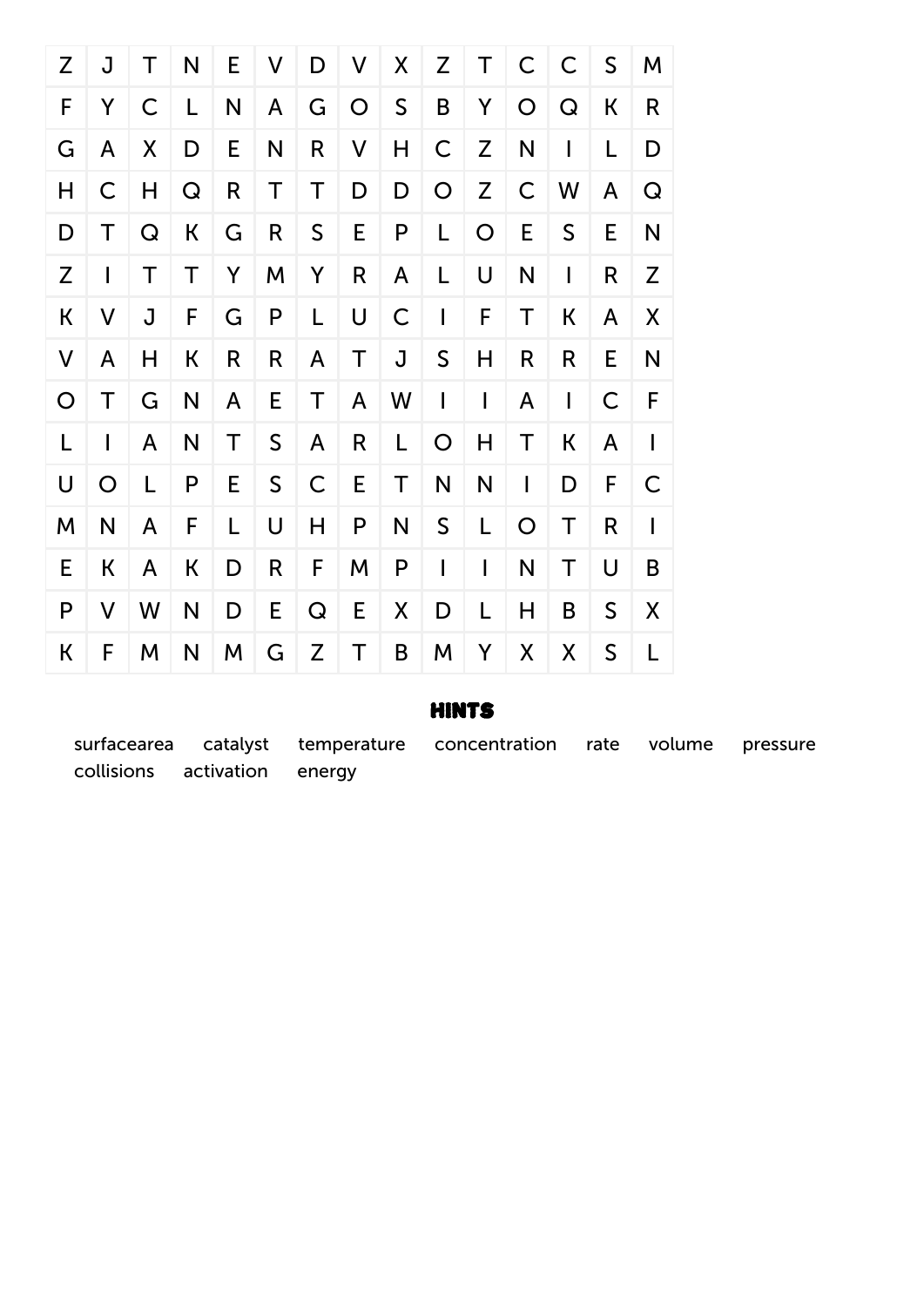

## Hints

- A word to describe the gradient of a faster rate
- 2 You can either calculate rate of reaction using change in reactant or \_\_\_\_\_\_\_
- $3 \quad \quad$  of reaction
- For a reaction to happen, collisions must be this
- Enzymes are \_\_\_\_\_\_\_\_ catalysts
- A factor that affects only reactions with gases
- The type of energy needed to start a reaction
- 8 A factor that affects only reactions with liquids
- A factor that only affects reactions with solids
- The pathway provided during a reaction with a catalyst
- Doesn't affect the rate of reaction